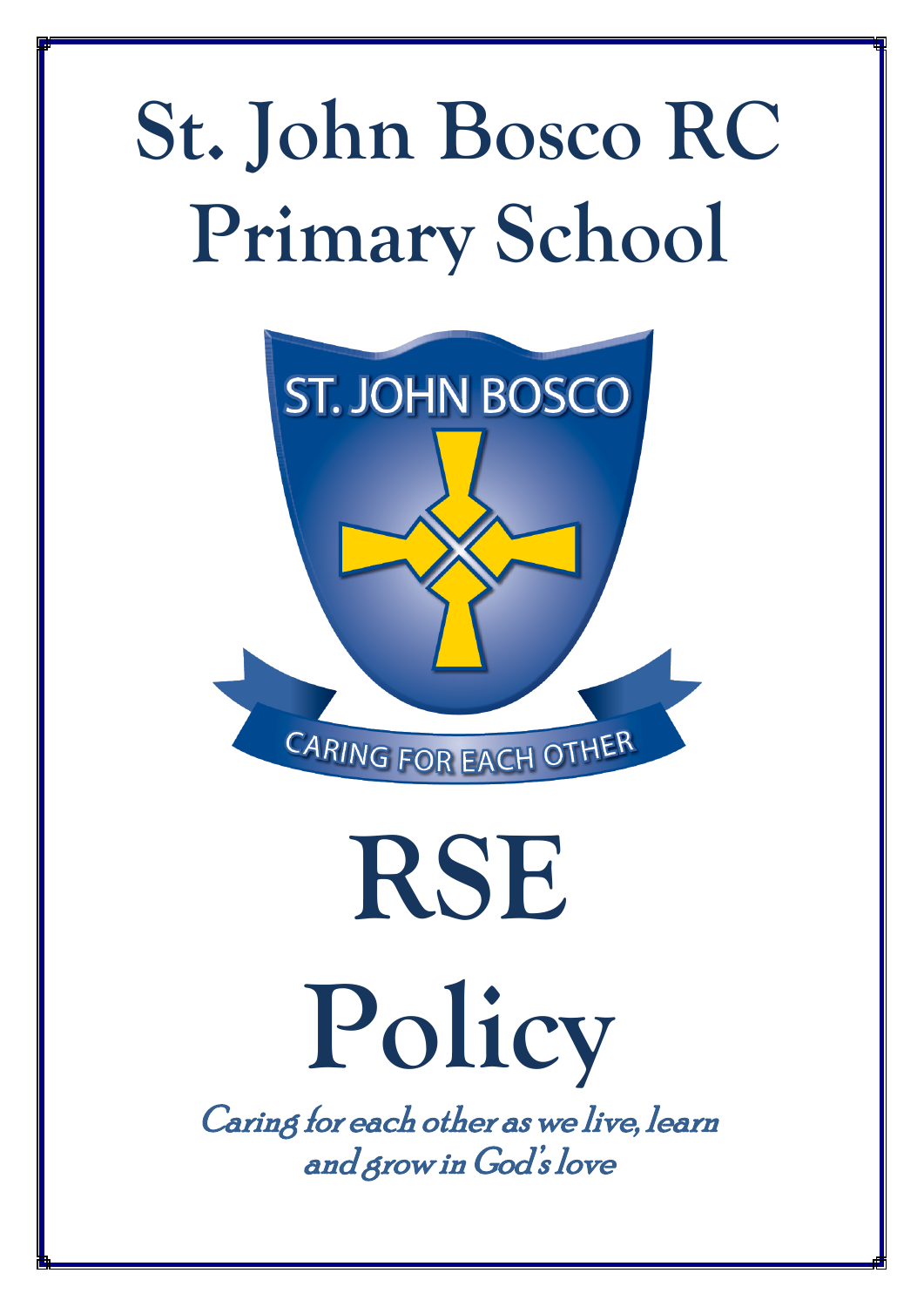### **INTRODUCTION**

As a Catholic school we hold firm beliefs in the value of family life and loving stable relationships. We recognise the importance of moral values which form the basis for all that we do. Effective Relationship and Sex Education (RSE) is essential if young people are to make responsible and well informed decisions about their lives. RSE is concerned with helping and supporting young people through their physical, emotional and moral development.

In the early years it will focus on friendship, bullying and building self-esteem. This will progressively move towards the explanation of puberty and how we change as we grow up, both physically and emotionally, and how life is created through God's loving plan. It is intended to encourage children to learn to respect themselves and others and move with confidence from childhood through adolescence into adulthood. It is lifelong learning about the understanding of the importance of marriage for family life, stable and loving relationships, respect, love and care.

### **RATIONALE**

### 'I have come that you might have life and have it to the full' *(John 10.10)*

At St. John Bosco RC Primary School we are committed to RSE because of our Christian beliefs about God and about the whole human person. The belief in the unique dignity of the human person made in the image and likeness of God underpins the approach to all education in a Catholic school. Our approach to Relationships Education, Relationships and Sex Education and Health Education therefore is rooted in the Catholic Church's teaching of the human person and presented in a positive framework of Christian ideals.

At the heart of Christian life is the Trinity, Father, Son and Spirit in communion, united in loving relationship and embracing all people and all creation. As a consequence of the Christian belief that we are made in the image and likeness of God, gender and sexuality are seen as God's gift, reflect God's beauty, and share in the divine creativity. RSE will be placed firmly within the context of relationship as it is there that sexuality grows and develops.

Following the guidance of the Bishops of England and Wales and as advocated by the DfE, RSE will be firmly embedded in the PSHE framework as it is concerned with nurturing human wholeness and integral to the physical, spiritual, emotional, moral, social and intellectual development of pupils. It is centred on Christ's vision of being human as good news and will be positive and prudent, showing the potential for development, while enabling the dangers and risks involved to be understood and appreciated.

All RSE will be in accordance with the Church's moral teaching . It will emphasise the central importance of marriage and the family whilst acknowledging that all pupils have a fundamental right to have their life respected whatever household they come from and support will be provided to help pupils deal with different sets of values.

### **AIMS OF RSE**

In partnership with parents, we aim to provide children with a "positive and prudent sexual education"3 which is compatible with their physical, cognitive, psychological, and spiritual maturity, and rooted in a Catholic vision of education and the human person.

### To develop the following attitudes and virtues:

- respect for the dignity of every human being in their own person and in the person of others;
- joy in the goodness of the created world and their own bodies;
- responsibility for ones actions and a recognition of the impact of these on others;
- recognising and valuing their own sexual identity and that of others;
- celebrating the gift of life-long love;
- recognising the importance of marriage and family life;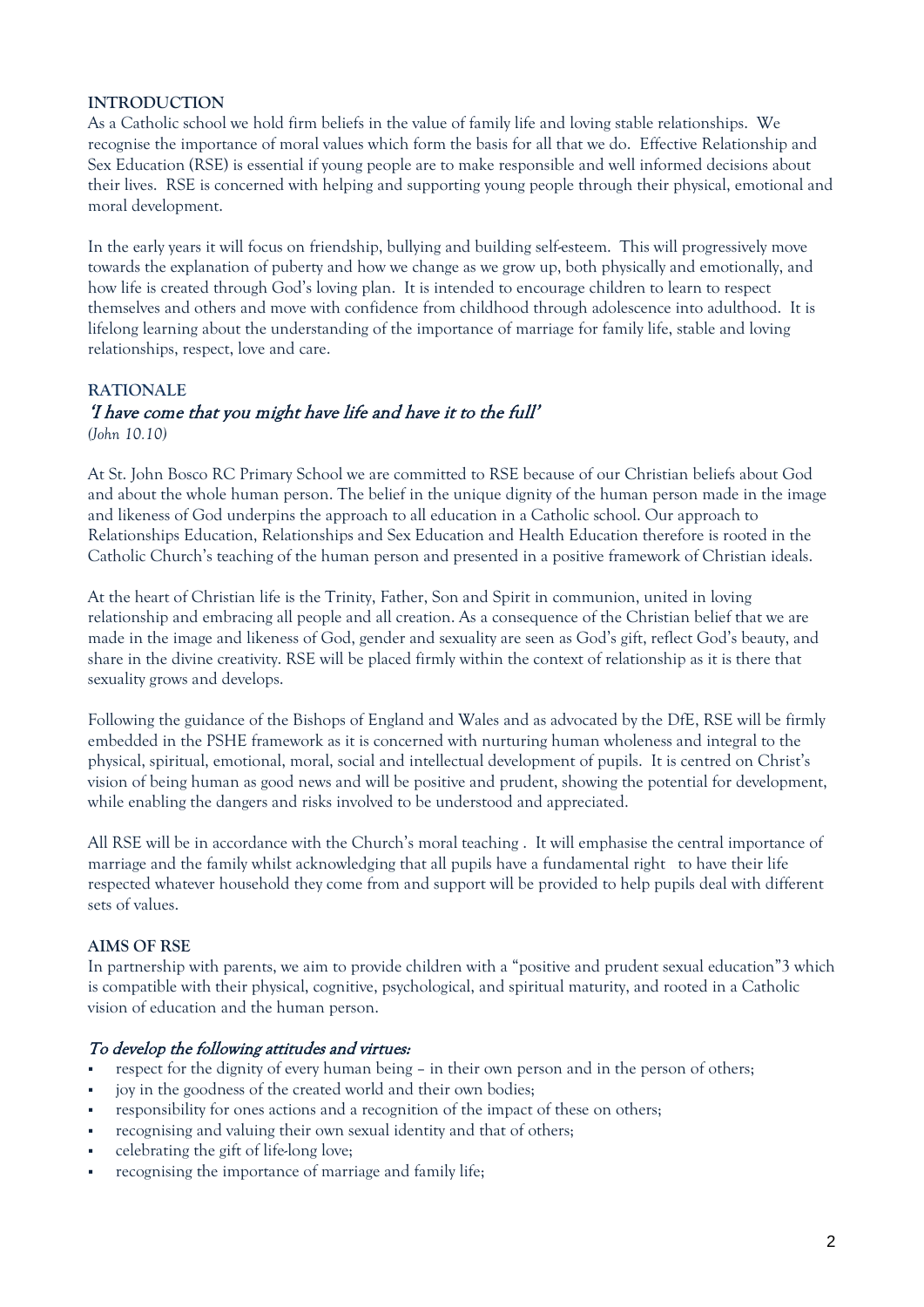### To develop the following personal and social skills:

- making sound judgements and good choices;
- loving and being loved, and the ability to form friendships and loving, stable relationships;
- managing emotions within relationships including when relationships break down;
- managing conflict positively, recognising the value of difference;
- cultivating humility, mercy and compassion, learning to forgive and be forgiven;
- developing self-esteem and confidence, demonstrating self-respect and empathy for others;
- building resilience and the ability to resist unwanted pressures, recognising the influence and impact of the media, internet and peer groups;

### To develop the following knowledge and understanding

- the Church's teaching on marriage and the importance of marriage and family life;
- the centrality and importance of virtue in guiding human living and loving;
- the physical and psychological changes that accompany puberty;
- the facts about human reproduction, how love is expressed sexually and how sexual love plays an essential and sacred role in procreation

### **PROGRAMME OF STUDY**

RSE will be developed in a variety of ways: through the whole school ethos of our school; through PSHCE sessions and curriculum learning; and working alongside the school nurse, specific RSE sessions delivered.

Life to the Full is the Catholic RSE curriculum and is based upon 'a model Catholic RSE Curriculum' by the Catholic Education Service. The programme follows a three-stage structure which is repeated across three different learning stages:

- 1. Key Stage 1
- 2. Lower Key Stage 2
- 3. Upper Key Stage 2

Within each learning stage, there are three modules which are based on the Model Catholic RSE Curriculum:

- Created and Loved by God;
- Created to Love Others;
- Created to Live in Community

Life to the Full is intended to be a partnership between home, school and church

### **TEACHING AND LEARNING**

A variety of teaching and learning strategies will be used from across the curriculum adapted appropriately to the needs and learning styles of pupils.

### **INCLUSION AND EQUALITY**

All pupils in our school, irrespective of ability, faith and background will have appropriate, differentiated access to the Religious Education programme.

We have high expectations of all our pupils. More able pupils will be stretched and barriers to learning removed for those children who have low levels of prior attainment. Carefully structured challenged will be created for these children to ensure maximum participation and progress.

### **EQUALITIES OBLIGATIONS**

The governing body have wider responsibilities under the Equalities Act 2010 and will ensure that our school strives to do the best for all of the pupils, irrespective of disability, educational needs, race, nationality, ethnic or national origin, pregnancy, maternity, sex, gender identity, religion or sexual orientation or whether they are looked after children.